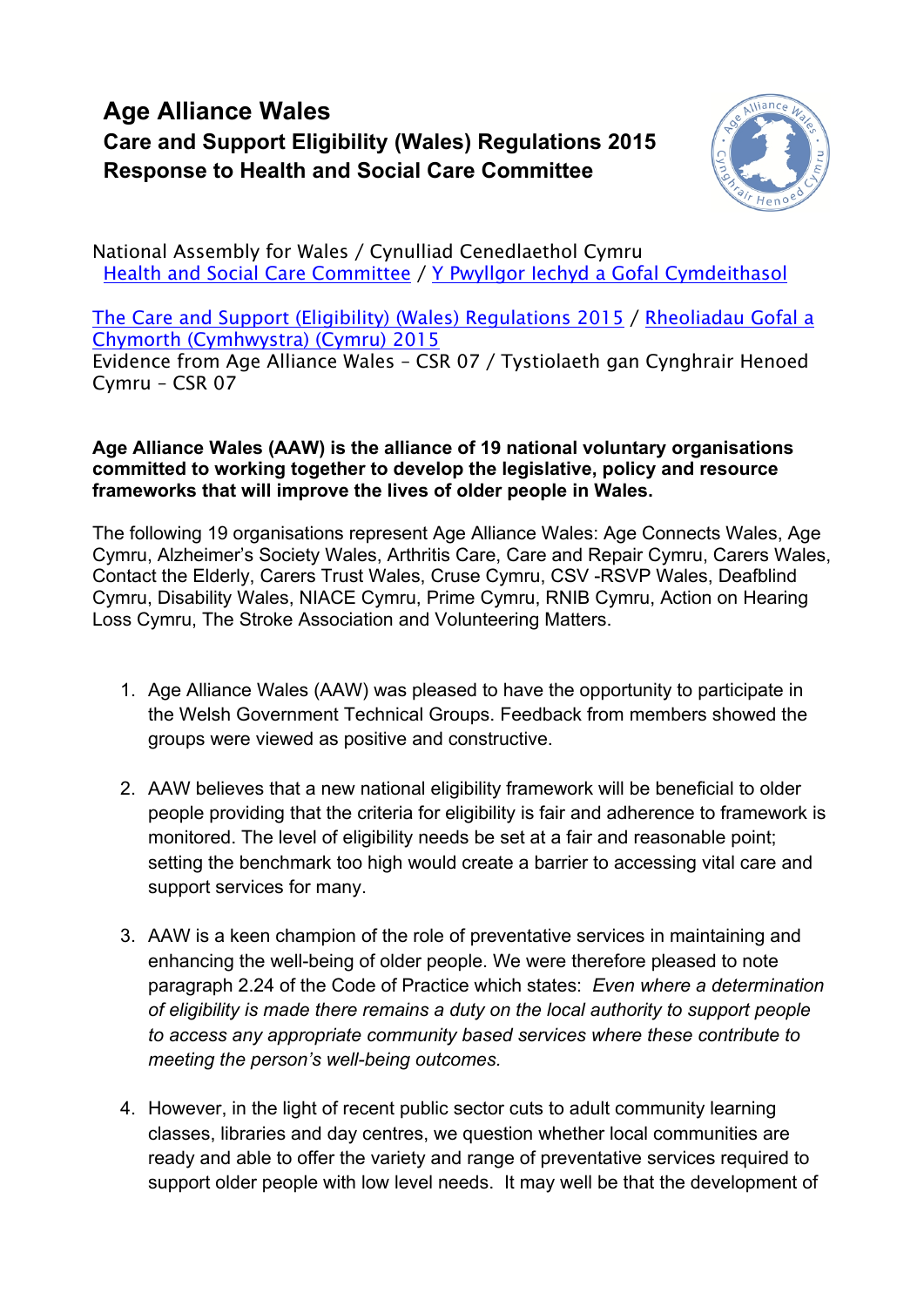new and innovative ways of working alongside increased partnership working between sectors, will lead to an increase in the availability and quality of preventative services, but this is currently not the case.

- 5. AAW believes that older people should be involved in the design, planning and delivery of services. With local authorities holding sole responsibility for commissioning health and social care services, it is unclear how meaningful engagement with older people will be achieved. Furthermore, with voluntary organisations experiencing budget cuts and being required to deliver more for less, meaningful engagement with older people is being compromised.
- 6. AAW shares the concerns of the Carers Alliance and Age Cymru that the Bill, in aiming to achieve an increased focus on people's strengths, capacity and capabilities, could result in additional demand and expectation being placed on unpaid carers to meet the care and support needs of the people they care for. It is vital that primary and secondary legislation provides a clear legal framework for the decisions which need to be made by local authorities in these matters.
- 7. AAW was pleased to note that the Act's primary and secondary legislation relating to assessments stated that needs assessments SHOULD NOT include a consideration of the willingness or availability of a carer to provide care and support. However the 'can and can only' eligibility test contradicts this by stating that consideration of the availability of 'others who are willing to provide that care' SHOULD be included.
- 8. In light of the above, AAW shares the concern of Age Cymru and the Carers Alliance regarding the withdrawal of Regulation 7 from the original consultation draft. Regulation 7 stated that a local authority should disregard care given by a carer in when assessing need and eligibility. The withdrawal of the regulation could lead to a situation where carers are placed under undue pressure and lack the support they need to care adequately for a relative or friend.
- 9. There is a lack of clarity in the regulations and guidance regarding how the effectiveness of preventative services will be monitored. As detailed in highlighted in paragraph 3 of this document, cuts to local authority services and reductions in income for voluntary organisations are seriously reducing the number and range of preventative services available to an older person. Consequently, it is vitally important to have effective mechanisms in place that monitor whether community preventative services are being successful in supporting older people to achieve their stated outcomes.
- 10.AAW shares concerns expressed by RNIB Cymru and Action on Hearing Loss Cymru that assessors carrying out the eligibility test may not have the skills to make an informed assessment of the needs of someone with sight loss or who is deaf or with hearing loss. People with sight loss should have access to specialist